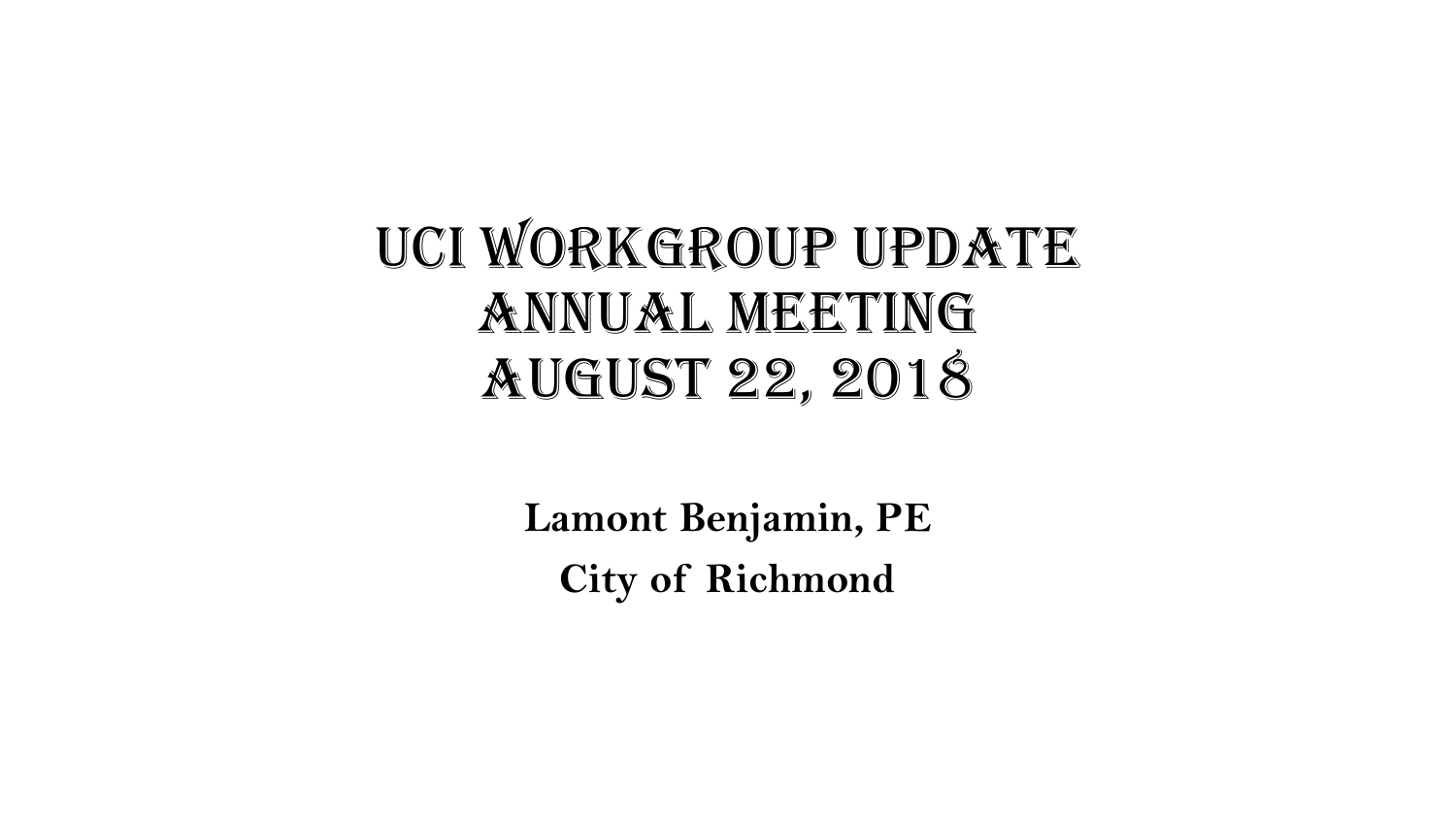# UCI WORKGROUP UPDATE

## • Urban Construction Initiative (UCI) Goals Strategic PLAN- UPDATE FY2018

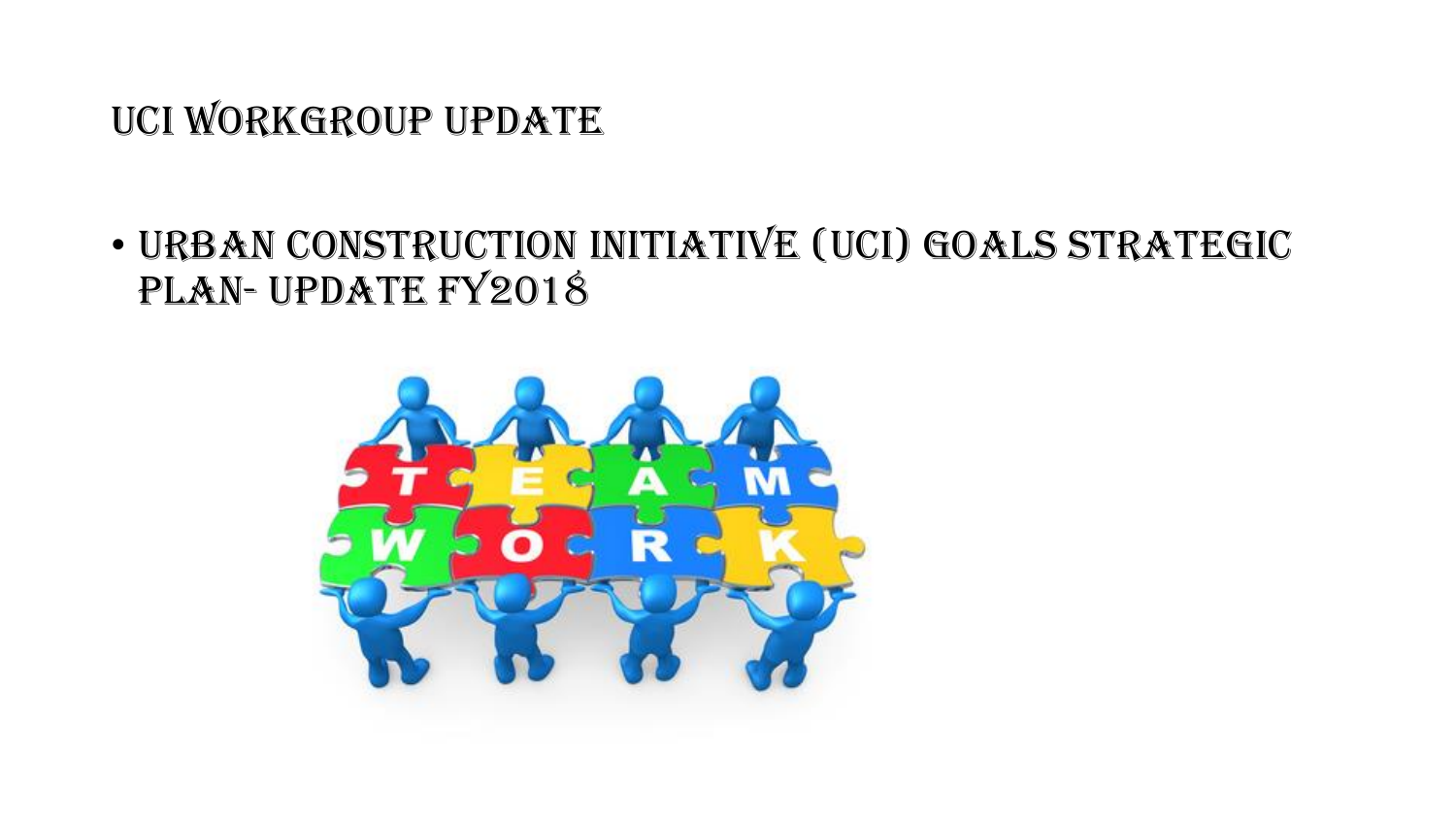### STRATEGIC- Long term impact on the direction of the program

#### Training

- Goal Establish and implement a training schedule for UCI participants on an annual basis. Develop a 3-Year training plan
- Reason- Proper understanding leads to expedited processes, from design consultants, pre award audit to construction closeout.
- Status- Ongoing

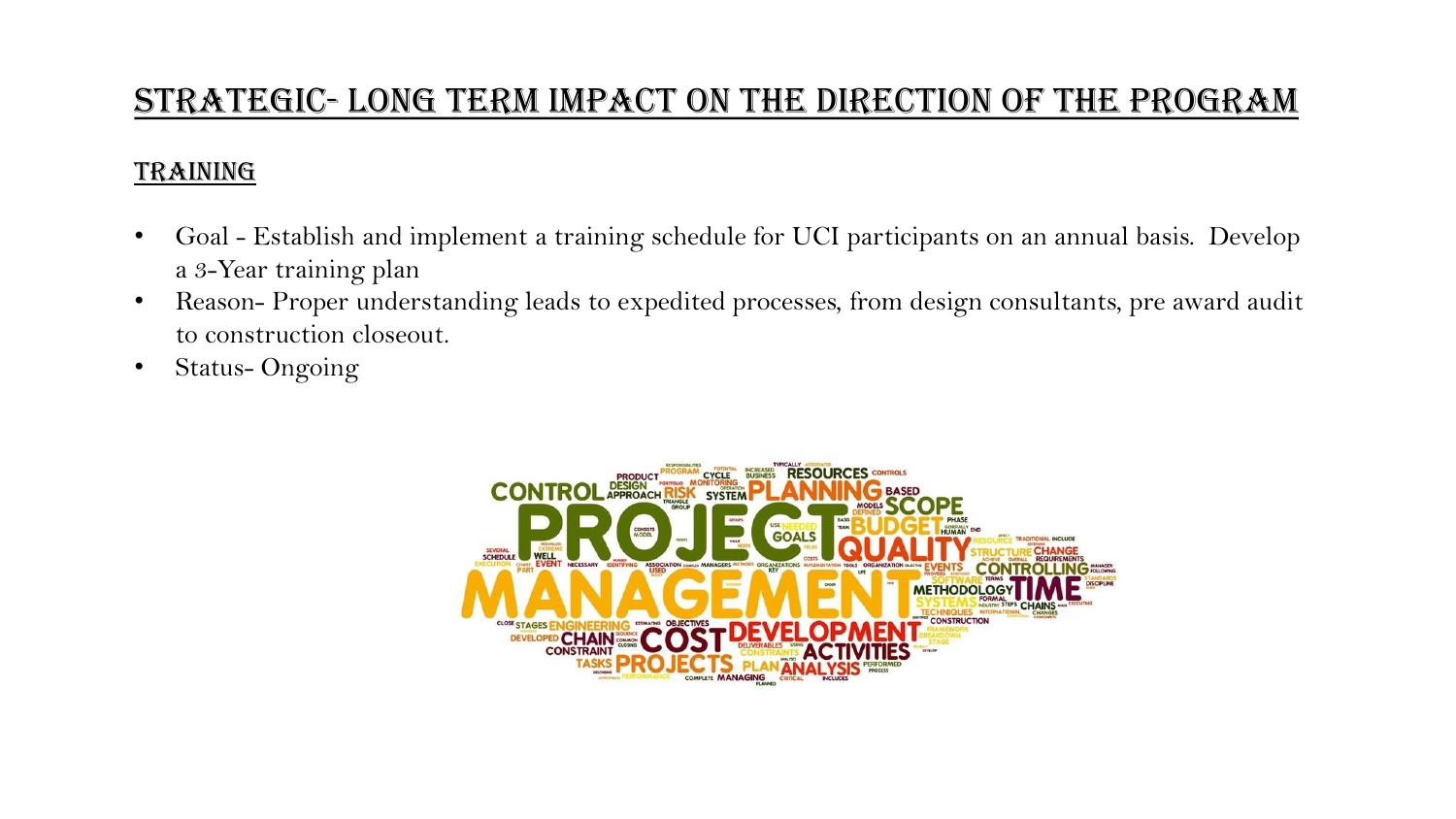### Accomplishment Document

- Goal- Prepare a document that lists all the accomplishments( Project and Program level) of the UCI Program since the program was established in 2003. Include list of UCI accomplishments on LAD UCI website
- Reason- Will assist VDOT and Local Staff in briefing Executive Management on the accomplishments and value of the UCI program since establishment in 2003
- 

• Status- Not Started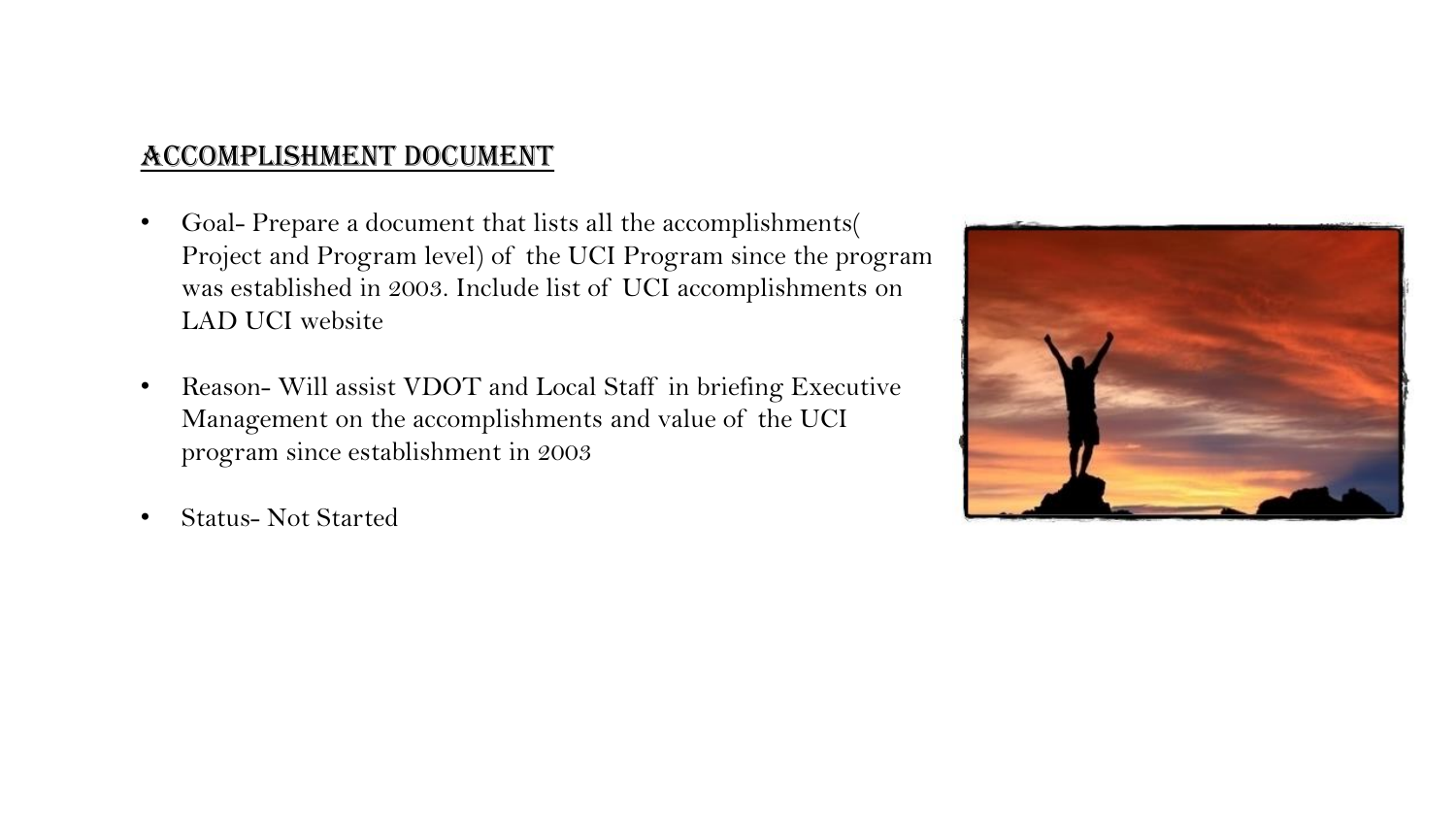## PROGRAMMATIC Changes to the programs to increase efficiency and effectiveness of our programs

### Modified Programmatic Agreement

- Modify the UCI Programmatic Agreement to expand for specialty funded programs (i.e include CMAQ, RSTP, HSIP, SGR, Smart scale, Revenue Sharing  $etc...$
- Reason- This would eliminate having to execute a separate agreement for each specialty funded project which could save time at the beginning of the project development
- Status- Not Started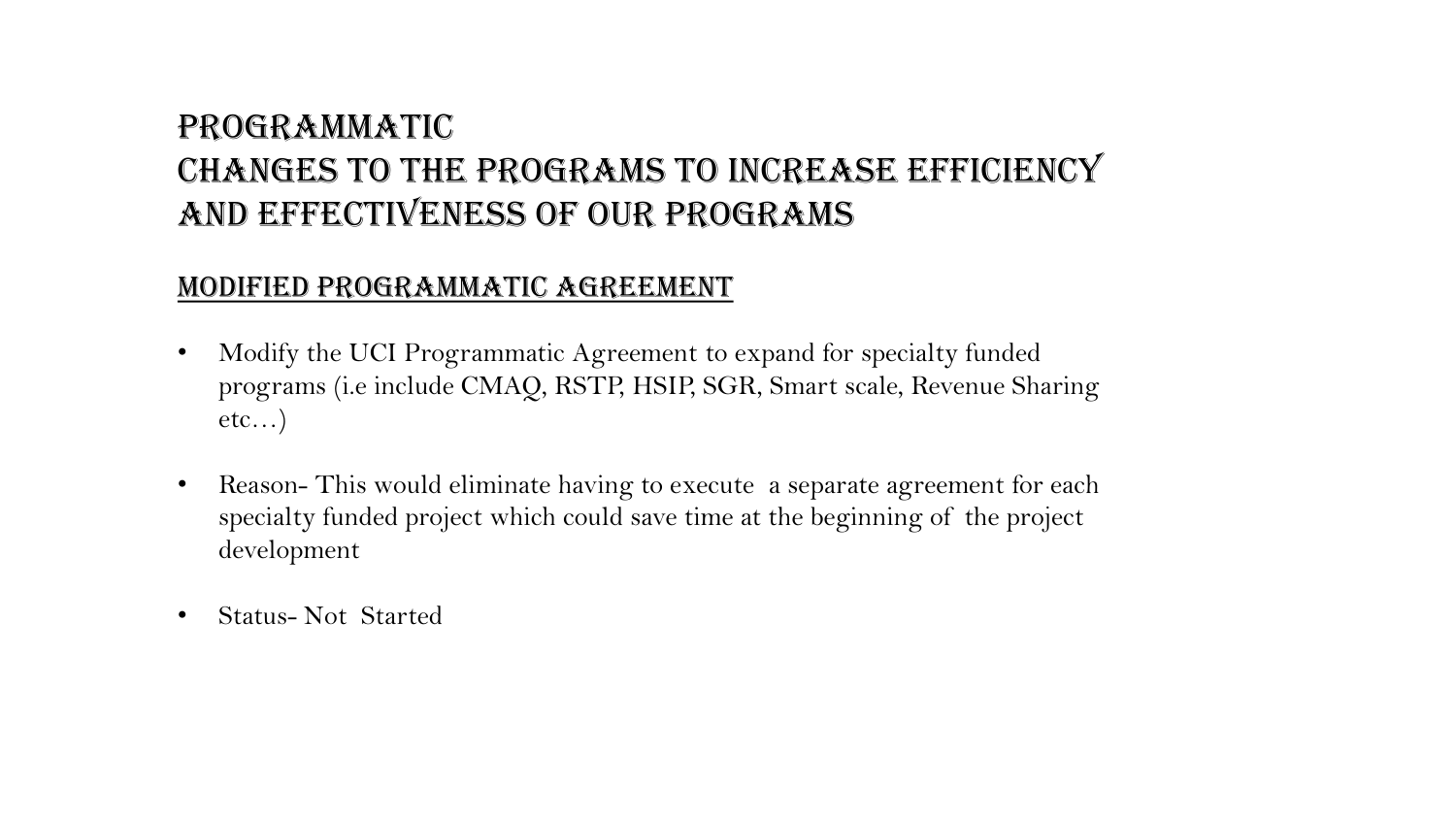### Completeness review checklist

- Create comprehensive checklist for right of way and construction phase submittals that outline the minimal submittal requirements
- Reason- To ensure localities submit all items in one package that VDOT needs to authorize approvals.
- Status- Progress submitted to be reviewed by the workshop